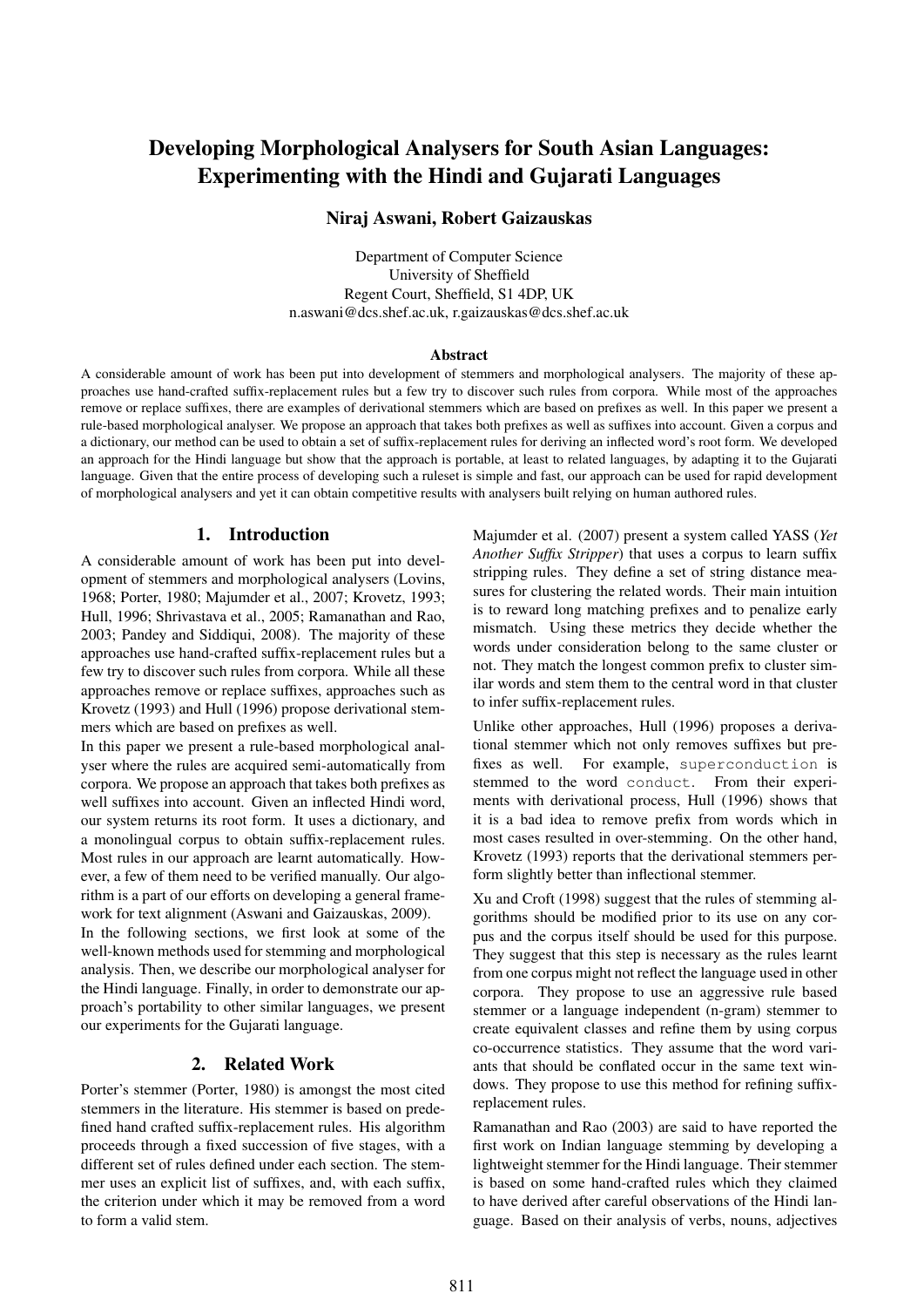| <b>Verbs</b>                                                                  | $\% *$ | <b>Nouns</b>     | $\% *$ | <b>Adjectives</b> | $\mathcal{G}_0^*$ | <b>Adverbs</b>           | $\mathcal{G}_0^*$ |  |  |
|-------------------------------------------------------------------------------|--------|------------------|--------|-------------------|-------------------|--------------------------|-------------------|--|--|
| $\Gamma(aa)$                                                                  | 99.81  | $\Gamma(aa)$     | 19.99  | त $(ta)$          | 17.06             | $\tau$ (ra)              | 14.29             |  |  |
| ना $(naa)$                                                                    | 99.71  | $\hat{\tau}(ee)$ | 16.62  | $\hat{\tau}(ee)$  | 14.89             | $\Gamma(aa)$             | 13.21             |  |  |
| $TT$ (aanaa)                                                                  | 44.21  | $\tau$ (ra)      | 9.15   | $\Gamma(aa)$      | 10.76             |                          | 11.52             |  |  |
| वाना (vaanaa)                                                                 | 12.19  | न $(na)$         | 8.06   | य $(ya)$          | 9.20              | त: $(taha)$              | 10.09             |  |  |
| कना (kanaa)                                                                   | 8.03   |                  |        | क $(ka)$          | 7.87              | क $(ka)$                 | 8.13              |  |  |
| राना (raanaa)                                                                 | 7.98   |                  |        | ति $(ita)$        | 8.74              | त $(ta)$                 | 6.43              |  |  |
| लना (lanaa)                                                                   | 5.03   |                  |        | न $(na)$          | 6.50              | $\overline{\phantom{a}}$ |                   |  |  |
|                                                                               |        |                  |        | रि $(ira)$        | 6.90              | $\overline{\phantom{a}}$ |                   |  |  |
| * percentage of number of words that have the listed suffix in that category. |        |                  |        |                   |                   |                          |                   |  |  |

Table 1: Most Frequent Suffixes for Hindi Base Forms

and adverbs they produced a list of suffixes for each of these categories. Their system conflates terms by stripping off word endings from the suffix list on a *longest match* basis. Pandey and Siddiqui (2008) use some heuristic rules which are derived using a split-all method. From their experiments with the Hindi language, they automatically obtained a list of 51 suffixes from a set of Hindi documents from the EMILLE corpus. They stripe off the longest suffixes to perform stemming. In their method, words are split to give n-gram  $(n=1..1)$  suffix where 1 is the length of a word under consideration. Having obtained a suffix and stem for each word, they calculate suffix and stem probabilities over the corpus and multiply them to obtain split probability. They use the highest split probability to define segments and group words accordingly. For example, the words such as लडका (*ladakaa, a boy*), लडकों (*ladakon, boys*), and लडके (ladake, boys) with common stem लडक (ladak) are grouped together with suffixes  $\Gamma$  (*aa*),  $\check{\Gamma}$  (*on*) and  $\hat{\ }$  (*e*). They also apply heuristic rules that attempt to concatenate stems with common prefix of suffixes. For example, आवश् *(aavash)* is a stem with three different suffixes यक *(yak)*, यक्ता (*yaktaa*) and यक्तानुसार (*yaktaanusaar*). They obtain a common prefix string from these suffixes (i.e. यक  $(yak)$  and concatenate it with the stem to make it आवश्यक (*aavashyak, necessary*). They performed experiments on two different datasets and report accuracies as 85.685 for the first run and 89.979 for the second run.

To our knowledge, the morphological analyser presented by Shrivastava et al. (2005) is the best available for the Hindi language. They use a hand-crafted set of 86 suffixreplacement rules. These suffix-replacement rules are applied to an inflected word and the resulting candidate root form is checked against a list of root forms (RFList) obtained from Hindi Wordnet. If it is found, it is deemed to be the correct root form. They report 100% precision for their system.

#### 3. Our Approach

We adapted<sup>1</sup> the ruleset presented by Shrivastava et al.  $(2005)$  and applied it on our test data<sup>2</sup> (DATASET1) and obtained P=0.74, R=0.68, F=0.71. The system could not find any applicable rule for 644 words. One of the reasons (as highlighted by the authors) is that not all words in the dataset were present in the RFList. Secondly, our dataset includes some words which are not exactly the proper Hindi words. For example, ऑयोरिटियाँ (authoritiyaan, authori*ties*)). Finally, there were some inflected words which could not be matched with any of the rules in their ruleset.

The approach presented in this paper is a combination of various methods described under the related work (Pandey and Siddiqui, 2008; Hull, 1996; Majumder et al., 2007; Shrivastava et al., 2005). In Hindi, most base-form verbs end with suffix ना (*naa*). Every noun in Hindi can be categorized as a masculine or a feminine noun. While, most masculine nouns end with the vowel  $\Gamma (aa)$ , most feminine nouns end with the vowel<sup>†</sup> (*ee*). Usually when using these words in sentences, these base-form suffixes are removed and the words are inflected based on varying criteria. Thus, finding a root form for a given Hindi word involves removing inflections and attaching relevant base-form suffixes. We used a Hindi dictionary and added all missing root forms in the RFList (called the "extended RFList" hereafter).

As all the entries in the RFList are in their base forms, the RFList can be used for obtaining common base form endings. In the RFList, words are divided in four different grammatical categories: noun, verb, adjective and adverb. For the words in each category, we obtained a list of common suffixes (see table 1). We used this list to identify missing words which appear in the corpus but not in the RFList. Considering one suffix at a time, we obtained words from a subset of the EMILLE corpus that end with this suffix. Each of these words was automatically checked against the RFList. If it did not exist, it was manually checked and added to the RFList. The words which made to the RFList were excluded from the candidates list for the next suffix. This resulted in a discovery of 442 new base forms (mostly verbs and adjectives). Although, this is a time consuming process, the method discussed above, certainly helps in reducing the numbers of candidates. On the other hand, words ending with suffixes with very high frequency (such as the suffix ना (*naa* for verbs), could be added automatically without any verification.

We identify different suffix-replacement rules for each of

<sup>&</sup>lt;sup>1</sup>We use a program called GATE Morphological Analyser (http://gate.ac.uk/userguide/sec:misc-creole:morpher) that given a set of suffix-replacement rules and an inflected word, returns its root form.

<sup>&</sup>lt;sup>2</sup>We obtained a list of unique words from the EMILLE corpus which did not exist in the RFList. Assuming that they are

inflected words, we randomly picked 2500 words from the list for our evaluation.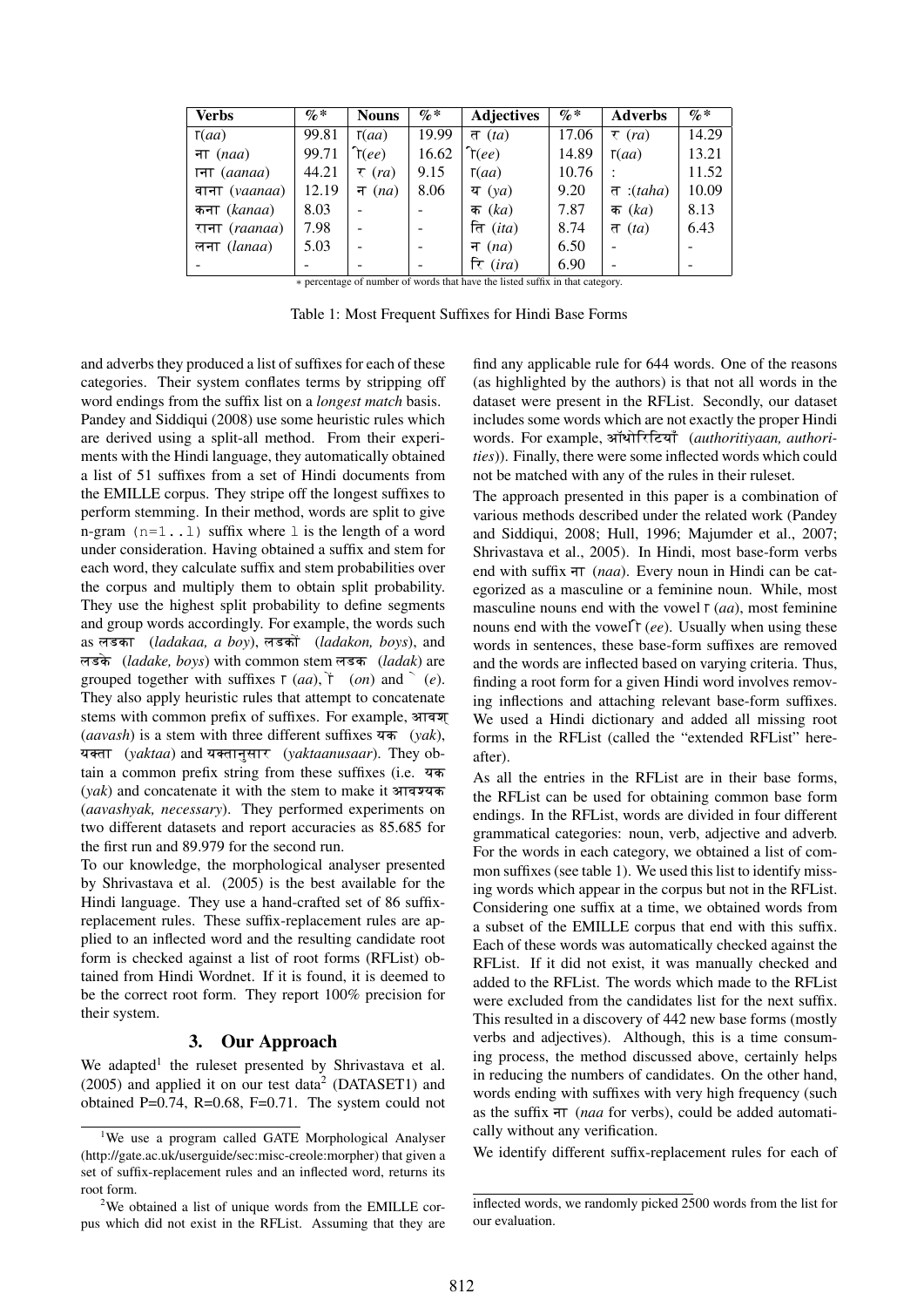| <b>Suffix</b> | <b>Replacement</b> | Count | <b>Example</b>                                                | Category |
|---------------|--------------------|-------|---------------------------------------------------------------|----------|
| (e)           | $\Gamma$ (aa)      | 1561  | लडके (ladake, boys) - लडका (ladakaa, a boy)                   | noun     |
| (e)           | $\lceil$ (aa)      | 1561  | रोने (rone, for crying) - रोना (ronaa, to cry)                | verb     |
| $\Gamma$ (o)  | $\lceil$ (ee)      | 492   | नौंकरों (naukaron, servants) - नौंकरी (nakaree, a job)        | noun     |
| (e)           | $\Gamma(ee)$       | 483   | कटोरे (katore, bowls) - कटोरी (katoee, a bow)                 | noun     |
| (on)          |                    | 476   | परिवारों (parivaaron, families) - परिवार (parivaar, a family) | noun     |
|               | ना $(naa)$         | 474   | फिसल (phisal, to slip) - फिसलना (phisalanaa, to slip)         | verb     |
| (on)          |                    | 466   | नमृनो (namoonon, samples) - नमृना (namoonaa, a sample)        | noun     |
| ते<br>(te)    | ना $(naa)$         | 461   | जाते (jaate, while going) - जाना (jaanaa, to go)              | verb     |
| यों<br>(ivon) | $\epsilon$ (ee)    | 432   | नदियों (nadiyon, rivers) - नदी (nadi, a river)                | noun     |
| ता $(taa)$    | ना<br>(naa)        | 371   | देता (dete, while giving) - देना (denaa, to give)             | verb     |

Table 2: High Frequency Suffix-Replacement Rules for Hindi

| Prefix     | Count | <b>Example</b>                        | <b>Decomposition</b>                                |
|------------|-------|---------------------------------------|-----------------------------------------------------|
| अ<br>(a)   | 1616  | . अपरिचित <i>(aparichit, unknown)</i> | <u>अ<math>(a) + 4</math>रिचित (parichit, known)</u> |
| वि<br>(vi) | 307   | विदेशी (videshee, foreign)            | $\overline{q}$ (vi) + देशी (deshee, local)          |
| अन<br>(an) | 239   | अनावश्यक (anaavashyak, unnecessary)   | अन $(a_n)$ +आवश्यक (aavashyak, necessary)           |
| ਸ          | 197   | सपात्र (good character)               | .पात्र<br>(character)                               |

Table 3: Most Frequent Prefixes

the four grammatical categories<sup>3</sup> using the following procedure. We obtained all unique words from the EMILLE corpus which did not exist in the RFList. Assuming that these words are inflected, for each word in this list, we remove one character from the end of the string and replace it with the first suffix in the table 1. If the resulting word can not be found in the RFList, we use the next suffix. This procedure is repeated until all the replacements are tried. Even then, if the word can not be located, another character from the end of the string is removed and the entire procedure is repeated. This continues until only one character is left. We replace the removed characters with the base-form suffixes and check if the resulting word is found in the RFList. If the resulting word exists in the RFList, a rule is formed using the deleted characters from the original string as suffix, and the appended characters as replacement. Also, both the original word (inflected word) and the root form as identified by the rule are recorded for rule verification (if needed) at the later stage. Table 2 lists the top ten high frequency rules as obtained from our experiment.

As expected, not all rules produce correct results. For example the third rule converts a masculine plural  $(\vec{\eta} \cdot \vec{\eta})$ *(naukaron, servants))* into a feminine singular (नौकरी (*naukaree, a job*)). On the other hand, according to one of the rules if a word ends with Akr (*aakar*), the suffix is replaced with  $\int$  (*ee*). Given a word कमाकर (*kamaakar, after earning*), it gives a base form कमी (*kamee, lacking*), which, in itself is a valid base form but not a correct base form for the word in the question. The order in which these rules are applied is also very important. For example, the third and the fifth rules. Given a word नौंकरों (naukaron, servants), if the third rule is applied first, the system returns an incorrect baseform नौंकरी (*naukaree, job*). However, if the fifth rule is applied first, the system would return a correct base form नौंकर (naukar, servant). Therefore, we order the rules in the following order:

1. Given two rules, the rule with the longer suffix is executed first. This is to make sure that more specific rules are given priority over generalized rules.

- 2. If they have suffixes of the same length the rule with the higher frequency in our list (table 2) is executed first.
- 3. If they have suffixes of the same length and their frequencies (table 1) are same, the frequencies of the rules are looked up (table 2) and the rule with higher frequency is executed first.
- 4. Finally, if the frequencies of replacements are the same, the one with the smallest replacement string is executed first. This makes sure that the minimum change is applied to the word. For inflected words whose base-forms do not exist in the RFList, we use the output of the first rule that matches the inflected word.

Since every resulting base form is validated using the RFList, this approach restricts us from processing inflected strings whose base forms do not exist in the RFList. For such words, we use the output of the most likely rule (i.e. the first rule that matched the inflected word).

In order to filter the ruleset, we verified it against a set of 2500 words (DATASET2). These words were randomly obtained from the EMILLE corpus and had no word in common with DATASET1. For each word in this set we obtained its root form<sup>4</sup>. We started with an empty ruleset. One rule at a time from the table 2 (in order of top-tobottom) was added to the ruleset and its performance on the DATASET2 (F-measure) was recorded. If the addition of a rule resulted in a lower score, the rule was removed from the ruleset. If it did not bring any change<sup>5</sup>, the user was prompted for a decision to include or exclude the rule from the ruleset. Along with the rule, a list of word pairs as collected earlier for this rule was shown to the user.

<sup>&</sup>lt;sup>3</sup>The RFList has 2118 verbs, 48563 nouns, 16173 adjectives and 1151 adverbs.

<sup>4</sup>We used high-frequency rules (see table 2) to obtain root forms which were manually verified.

<sup>&</sup>lt;sup>5</sup>This happens when there is no word in the dataset to which the rule can be applied.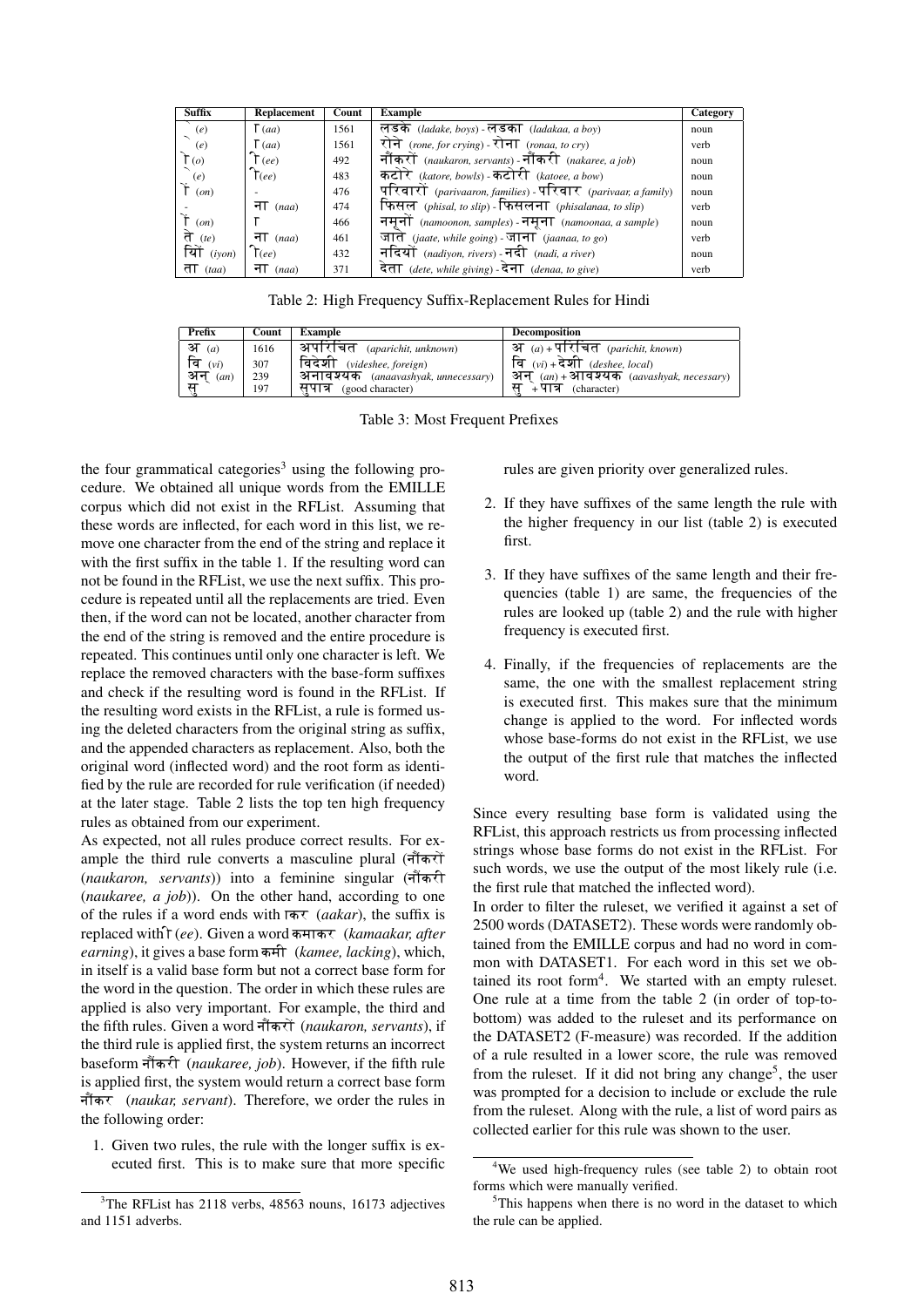| <b>RFList</b>   | (Shrivastava et al., 2005) |                         |       |                     |       | <b>Extended Ruleset</b> |                  |       |       |                     |       |       |
|-----------------|----------------------------|-------------------------|-------|---------------------|-------|-------------------------|------------------|-------|-------|---------------------|-------|-------|
|                 |                            | <b>Non-derivational</b> |       | <b>Derivational</b> |       |                         | Non-derivational |       |       | <b>Derivational</b> |       |       |
|                 |                            |                         |       |                     |       |                         |                  |       |       |                     |       |       |
| Wordnet         | 0.736                      | 0.683                   | 0.708 | 0.735               | 0.683 | 0.708                   | 0.743            |       | 0.730 | 0.743               |       | 0.730 |
| <b>Extended</b> | 0.817                      | 0.768                   | 0.792 | 0.817               | 0.768 | 0.792                   | 0.821            | 0.803 | 0.812 | 0.820               | 0.803 | 0.812 |

| Verbs                                 | $\%$  | <b>Nouns</b>        | $\%$  | <b>Adjectives</b>                   | $\%$  | <b>Adverbs</b>     | $\%$  |
|---------------------------------------|-------|---------------------|-------|-------------------------------------|-------|--------------------|-------|
| $\dot{\mathfrak{q}}$ (vun)            | 92.57 | $\mathcal{A}(ee)$   | 12.27 | (n)                                 | 22.36 | (n)                | 22.82 |
| વવું ( <i>vavun</i> )                 | 17.91 | $\iota(aa)$         | 11.27 | (un)                                | 22.95 | (un)               | 17.41 |
| ાવવું <i>(aavavun)</i>                | 12.95 | (n)                 | 8.86  | s(ka)                               | 14.22 | $\iota(aa)$        | 12.00 |
| $\mathfrak{q}$ (aavun)                | 9.90  | $\epsilon$ (ra)     | 8.62  | $\mathcal{L}(ee)$                   | 9.50  | (e)                | 11.52 |
| sq (davun)                            | 9.68  | ઓ $(o)$             | 8.05  | નિ $(ita)$                          | 7.48  | $\epsilon$ $ra)$   | 7.64  |
| રવું $(ravun)$                        | 9.23  | (un)                | 7.99  | $\lceil \frac{1}{2}$ ( <i>ika</i> ) | 7.46  | $s$ $(ka)$         | 7.29  |
| $\mathfrak{g}_{\mathfrak{q}}$ (lavun) | 6.41  | dL(taa)             | 6.04  | $\epsilon$ (ra)                     | 7.20  | d(ta)              | 7.29  |
| sq (kavun)                            | 5.29  | $\pm$ (nun)         | 0.14  | $\mathfrak{g}(lu)$                  | 6.91  | થી ( <i>thee</i> ) | 7.05  |
|                                       |       | ાલ $(aal)$          | 0.14  | વાળ <i>(vaalu)</i>                  | 6.09  | i $(aan)$          | 6.17  |
|                                       |       | વાદ ( <i>vaad</i> ) | 0.13  | $\mathfrak{g}$ (alu)                | 6.09  |                    |       |

Table 4: Results of Experiments on the Hindi Language

Table 5: Most Frequent Suffixes for Gujarati Base Forms

Although, one could use DATASET2, in the first place, to learn such rules, it is important to mention that the size of such a dataset is not very big but to manually prepare larger one could be very expensive. On the other hand, obtaining a true distribution of suffixes just based on a small dataset could lead to incorrect results. However, the rules, as shown here, are based on automatically collected highfrequency suffixes and replacements from the corpus. In order to evaluate the final ruleset, we applied it to DATASET1 and obtained  $P=0.78$ ,  $R=0.61$ ,  $F=0.69$ . Although the results are lower than that obtained with Shrivastava's ruleset, it is important to mention that their ruleset was derived manually whereas our ruleset consists of rules where majority of them are learnt automatically without prior knowledge of the language. Even when the user is asked to verify a rule, he or she is shown a set of word pairs which are specific to the rule and were collected during the discovery phase of these rules. Such a list of word pairs can help users to foresee the outcome of including this rule into the ruleset.

We merged our ruleset with Shrivastava's ruleset (referred to as the "extended ruleset" below) and applied it to DATASET1. Table 4 shows the results of our experiments.

We also experimented with a derivational process whereby the most common prefixes were obtained from the RFList. Given a word from the RFList, characters from the start of the inflected word were removed one by one until the remaining string was found as another individual word in the RFList (see table 3).

For example, consider the inflected word असुवीधाऐं (asuveedhaein, lack of facilities). Based on the rules derived earlier, it is possible to obtain a candidate baseform असुविधा (asuvidhaa, lack of facility); however, if this form is not present in the RFList, we cannot verify if it is a correct linguistic root. By looking in the prefix list and removing the prefix अ  $(a)$ , the remaining word सुविधा (suvidhaa, facility) is found in the RFList. In such cases, the original resulting base-form (i.e. असुविधा (asuvidhaa, lack of facil $ity)$ ) is considered a valid base form.

As can be seen in the table 4, we compare the results

of Shrivastava's ruleset with the extended ruleset. It also shows the effect of adding more words to the RFList. The table also shows the results that were obtained after the addition of the derivational process. While the derivational process does not appear to make much difference this can be because very few pairs appear in the dataset to test the process.

#### 4. A Ruleset for the Gujarati Language

In order to test if the methodology discussed above can be used for a similar language, an experiment was carried out on the Gujarati language. We used a Gujarati dictionary as a base-form list (GRFList from now) and obtained the most common base-form suffixes (see table 5) using the same method as described earlier for the Hindi language.

Using the list of base-form suffixes we were able to locate 576 words in their base-forms in the corpus which did not exist in the GRFList. We obtained a set of unique and inflected words (84,489) from the corpus that did not exist in the GRFList and obtained suffix-replacement rules (see table 6).

The training data we used for our experiments contains 2000 inflected words (GUJDATASET1). Words in this training data were collected by random selection from the EMILLE corpus. Similar to the experiment with the Hindi language, we used GUJDATASET1 to filter the ruleset to one that yielded the highest f-measure on the dataset. In order to test the performance of the final ruleset we prepared another dataset containing 2000 inflected words (GU-JDATASET2). The final ruleset was tested on the GUJ-DATASET2. We obtained P=0.83, R=0.70, F=0.76. Observing the GRFList revealed that there are many incorrect entries in the GRFList, which, if improved, could improve overall results of the system.

#### 5. Conclusion

We have presented a method that given a corpus and a dictionary can be used to obtain a set of suffix-replacement